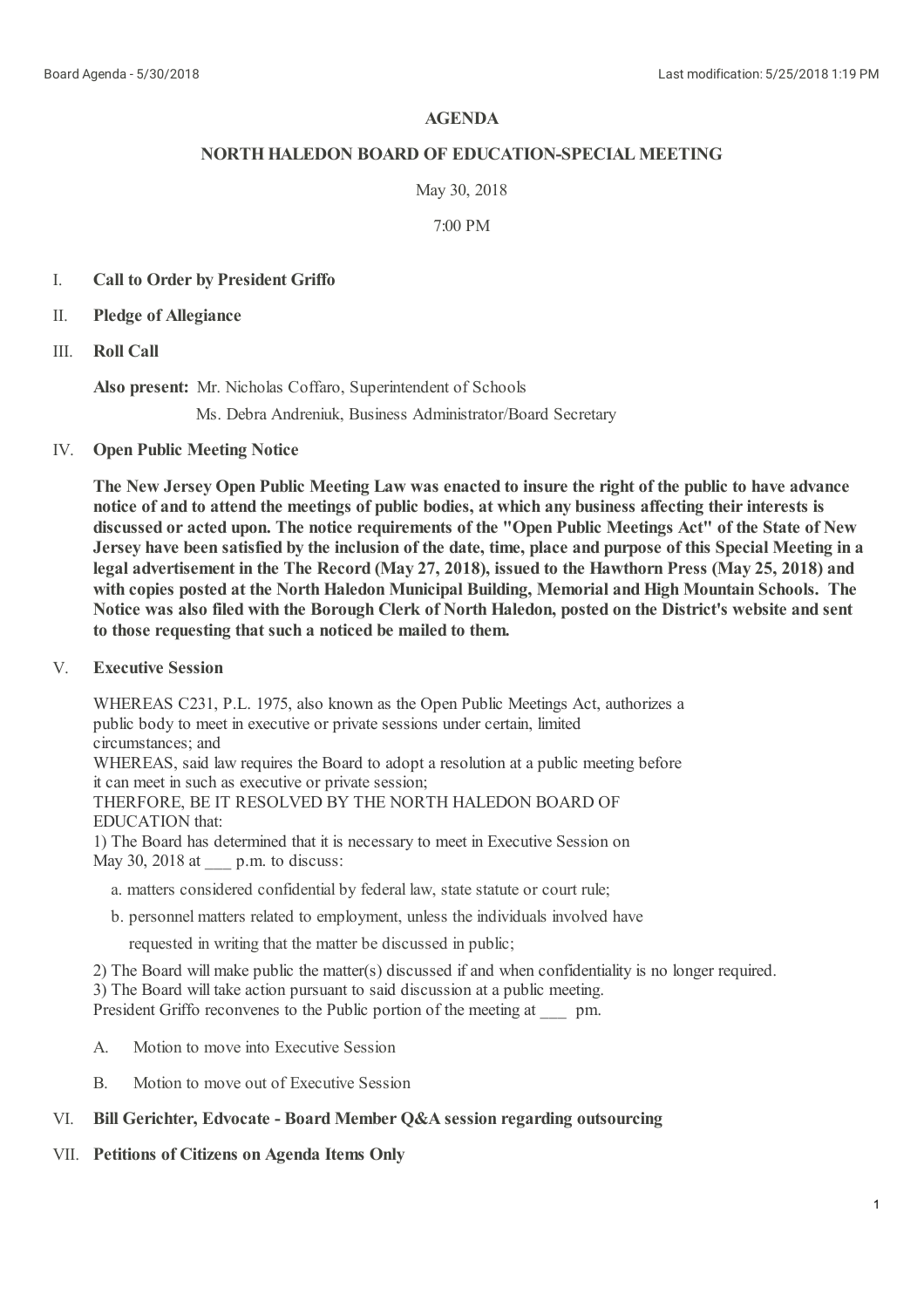Public comments are invited on matters pertaining only to the agenda at this time.

- A. Motion to Open the Floor
- B. Motion to Close the Floor

# VIII. **Facilities & Services**

BE IT RESOLVED, upon the recommendation of the Superintendent, the Board hereby approves motion: A) Approval of Inter Localagreement with Glen Rock

A. Approval of Inter Localagreement with Glen Rock

> **WHEREAS**, the Uniform Shared Services and Consolidation Act, N.J.S.A. 40A:65-1 et seq., authorizes local school districts to enter into contracts with each other to subcontract any service which the parties to an agreement are empowered to render within their own jurisdictions; and

**WHEREAS**, the North Haledon Board of Education ("the North Haledon Board") and the Glen Rock Board of Education ("the Glen Rock Board") are both duly authorized to provide custodial services for their respective school districts; and

**WHEREAS**, the Glen Rock Board has subcontracted its custodial services to Aramark Management Services, L.P. ("Aramark") to provide custodial services to the Glen Rock School District; and

**WHEREAS**, the North Haledon Board and the Glen Rock Board are of the opinion that such custodial services can be more efficiently and economically provided through a joint agreement for the sharing of such services; and

**WHEREAS**, the parties are desirous of entering into a shared services agreement which would authorize the North Haledon Board to share the services of the Glen Rock Board's custodians with the Glen Rock Board to provide custodial services to the North Haledon Board of Education.

## **NOW THEREFORE, BE IT RESOLVED** as follows:

- 1. The North Haledon Board agrees to enter into a Shared Services Agreement with the Glen Rock Board, which willauthorize the North Haledon Board to share the services of the Glen Rock Board's custodians, which are subcontracted through Aramark, in order to provide custodial services to the North Haledon School District at a cost not to exceed \$308,116.85 for the 2018-2019 school year. This Agreement is annexed hereto and made a part hereof.
- 2. The authorization to enter into this Shared Services Agreement is specifically conditioned upon the Glen Rock Board's approval of said Agreement.
- 3. The North Haledon Board directs the Board President and the Board Business Administrator/Secretary to execute any necessary documents to complete the execution of this Shared Services Agreement.

#### (SSA with North Haledon - [revised.pdf](https://www.boardconnectnj.com/Item/DownloadAttachment/539) (Attached))

# IX. **Curriculum**

BE IT RESOLVED, upon the recommendation of the Superintendent, the Board hereby approves motion: A) Amendment of 2017-2018 School Calendar

A. Amendment of 2017-2018 School Calendar

> Resolve that upon the recommendation of the Superintendent, the Board approves the amendment to the 2017- 2018 schoolcalendar to now include Wednesday, June 20th as a single session day for students and a full day for staff.